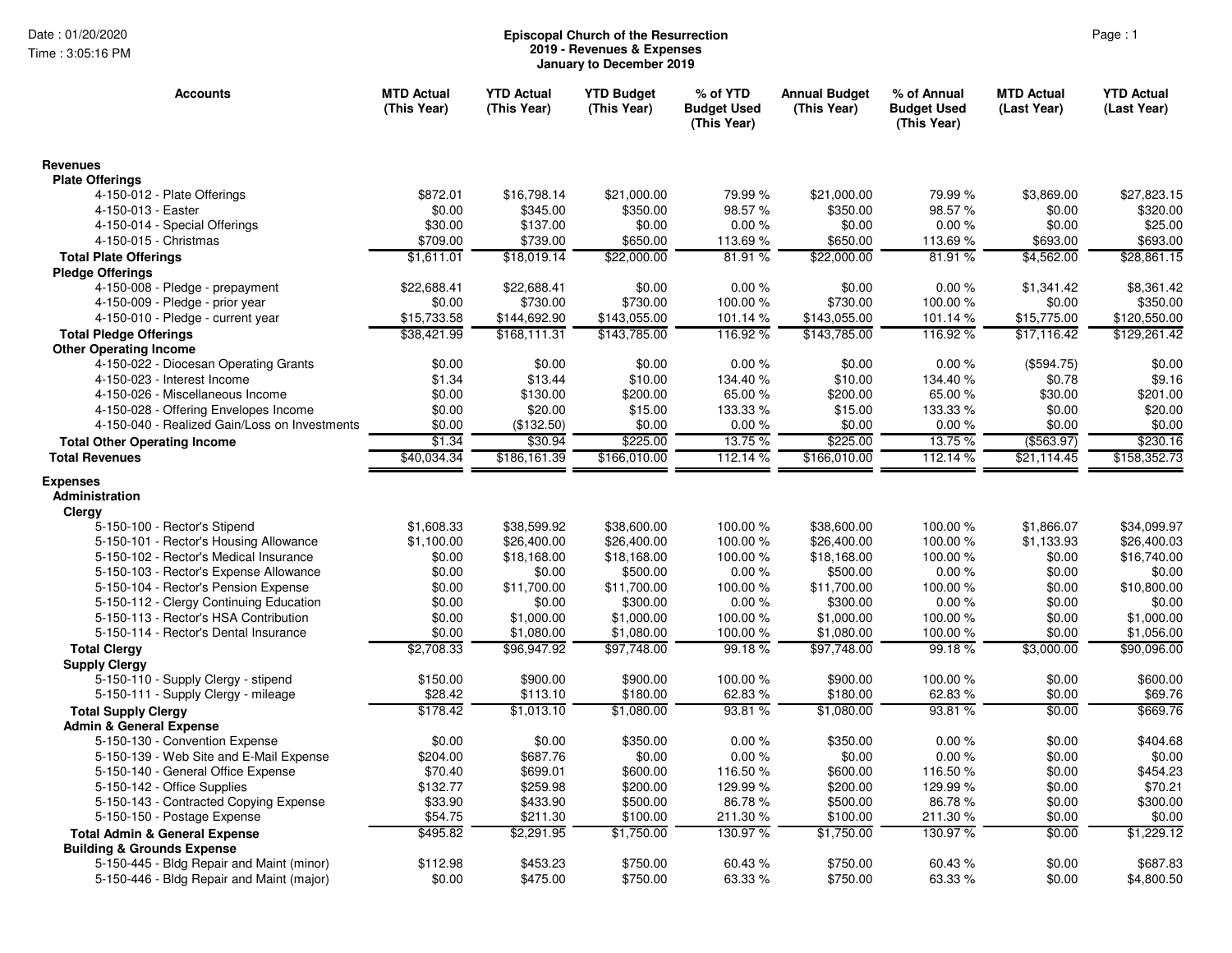Time : 3:05:16 PM

## Page : 2 **Episcopal Church of the Resurrection 2019 - Revenues & Expenses January to December 2019**

| Accounts                                        | <b>MTD Actual</b><br>(This Year) | <b>YTD Actual</b><br>(This Year) | <b>YTD Budget</b><br>(This Year) | % of YTD<br><b>Budget Used</b><br>(This Year) | <b>Annual Budget</b><br>(This Year) | % of Annual<br><b>Budget Used</b><br>(This Year) | <b>MTD Actual</b><br>(Last Year) | <b>YTD Actual</b><br>(Last Year) |
|-------------------------------------------------|----------------------------------|----------------------------------|----------------------------------|-----------------------------------------------|-------------------------------------|--------------------------------------------------|----------------------------------|----------------------------------|
| 5-150-447 - Grounds and Parking Lot Expense     | \$168.75                         | \$5,929.96                       | \$5,000.00                       | 118.60 %                                      | \$5,000.00                          | 118.60%                                          | \$280.00                         | \$4,435.00                       |
| <b>Total Building &amp; Grounds Expense</b>     | \$281.73                         | \$6,858.19                       | \$6,500.00                       | 105.51 %                                      | \$6,500.00                          | 105.51 %                                         | \$280.00                         | \$9,923.33                       |
| <b>Utilities Expense</b>                        |                                  |                                  |                                  |                                               |                                     |                                                  |                                  |                                  |
| 5-150-416 - Electric Expense                    | \$250.36                         | \$4,494.23                       | \$4,500.00                       | 99.87 %                                       | \$4,500.00                          | 99.87 %                                          | \$260.21                         | \$4,251.23                       |
| 5-150-417 - Gas Expense                         | \$200.73                         | \$1,725.02                       | \$1,700.00                       | 101.47%                                       | \$1,700.00                          | 101.47%                                          | \$229.89                         | \$1,768.58                       |
| 5-150-418 - Water Expense                       | \$44.30                          | \$468.88                         | \$600.00                         | 78.15%                                        | \$600.00                            | 78.15%                                           | \$37.55                          | \$624.47                         |
| 5-150-419 - Trash Expense                       | \$0.00                           | \$258.00                         | \$258.00                         | 100.00%                                       | \$258.00                            | 100.00%                                          | \$0.00                           | \$240.00                         |
| 5-150-420 - Telephone Expense - local           | \$37.92                          | \$443.96                         | \$435.84                         | 101.86%                                       | \$435.84                            | 101.86%                                          | \$36.32                          | \$432.76                         |
| 5-150-422 - Internet Service (DSL)              | \$33.17                          | \$519.74                         | \$487.32                         | 106.65%                                       | \$487.32                            | 106.65%                                          | \$40.61                          | \$487.18                         |
| <b>Total Utilities Expense</b>                  | \$566.48                         | \$7,909.83                       | \$7,981.16                       | 99.11 %                                       | \$7,981.16                          | 99.11 %                                          | \$604.58                         | \$7,804.22                       |
| <b>Total Administration</b>                     | \$4,230.78                       | \$115,020.99                     | \$115,059.16                     | 99.97%                                        | \$115,059.16                        | 99.97 %                                          | \$3,884.58                       | \$109,722.43                     |
| <b>Christian Education</b>                      |                                  |                                  |                                  |                                               |                                     |                                                  |                                  |                                  |
| 5-150-205 - Adult Education Expense             | \$82.85                          | \$667.16                         | \$900.00                         | 74.13%                                        | \$900.00                            | 74.13%                                           | \$0.00                           | \$874.30                         |
| 5-150-206 - Church School Expense               | \$0.00                           | \$866.58                         | \$1,500.00                       | 57.77 %                                       | \$1,500.00                          | 57.77 %                                          | \$75.36                          | \$1,507.10                       |
| 5-150-208 - Tract Rack / Day-by-Day Expense     | \$0.00                           | \$188.15                         | \$150.00                         | 125.43 %                                      | \$150.00                            | 125.43%                                          | \$0.00                           | \$246.50                         |
| <b>Total Christian Education</b>                | \$82.85                          | \$1,721.89                       | \$2,550.00                       | 67.53 %                                       | \$2,550.00                          | 67.53 %                                          | \$75.36                          | \$2,627.90                       |
| Evangelism<br>5-150-310 - Apportionment Expense | \$1,323.17                       | \$15,878.04                      | \$15,878.04                      | 100.00 %                                      | \$15,878.04                         | 100.00%                                          | \$832.65                         | \$9,999.28                       |
| <b>Total Evangelism</b>                         | \$1,323.17                       | \$15,878.04                      | \$15,878.04                      | 100.00%                                       | \$15,878.04                         | 100.00 %                                         | \$832.65                         | \$9,999.28                       |
| <b>Parish Life</b>                              |                                  |                                  |                                  |                                               |                                     |                                                  |                                  |                                  |
| <b>Insurance Expense</b>                        |                                  |                                  |                                  |                                               |                                     |                                                  |                                  |                                  |
| 5-150-440 - Property & Casualty Insurance       | \$0.00                           | \$5.563.00                       | \$5,425.00                       | 102.54 %                                      | \$5,425.00                          | 102.54 %                                         | \$0.00                           | \$5,425.00                       |
| 5-150-442 - Workers Comp Insurance              | \$0.00                           | \$251.00                         | \$250.00                         | 100.40 %                                      | \$250.00                            | 100.40%                                          | \$0.00                           | \$224.00                         |
| <b>Total Insurance Expense</b>                  | \$0.00                           | \$5,814.00                       | \$5,675.00                       | 102.45%                                       | \$5,675.00                          | 102.45%                                          | \$0.00                           | \$5,649.00                       |
| <b>Other Parish Life</b>                        |                                  |                                  |                                  |                                               |                                     |                                                  |                                  |                                  |
| 5-150-415 - Sexton/Cleaning Expense             | \$500.00                         | \$6,375.00                       | \$6,500.00                       | 98.08%                                        | \$6,500.00                          | 98.08%                                           | \$500.00                         | \$7,625.00                       |
| 5-150-425 - Hospitality Expense                 | \$59.10                          | \$558.08                         | \$500.00                         | 111.62 %                                      | \$500.00                            | 111.62 %                                         | \$111.00                         | \$398.71                         |
| 5-150-430 - Pastoral Care/Flowers               | \$0.00                           | \$0.00                           | \$100.00                         | 0.00%                                         | \$100.00                            | 0.00%                                            | \$0.00                           | \$87.08                          |
| <b>Total Other Parish Life</b>                  | \$559.10                         | \$6,933.08                       | \$7,100.00                       | 97.65%                                        | \$7,100.00                          | 97.65%                                           | \$611.00                         | \$8,110.79                       |
| <b>Total Parish Life</b>                        | \$559.10                         | \$12,747.08                      | \$12,775.00                      | 99.78%                                        | \$12,775.00                         | 99.78 %                                          | \$611.00                         | \$13,759.79                      |
| <b>Prayer &amp; Worship</b><br><b>Music</b>     |                                  |                                  |                                  |                                               |                                     |                                                  |                                  |                                  |
| 5-150-518 - Musician Expense                    | \$1,000.00                       | \$7,135.00                       | \$7,500.00                       | 95.13 %                                       | \$7,500.00                          | 95.13 %                                          | \$0.00                           | \$6,370.00                       |
| 5-150-519 - Substitute Organist Expense         | \$0.00                           | \$0.00                           | \$300.00                         | 0.00%                                         | \$300.00                            | 0.00%                                            | \$0.00                           | \$125.00                         |
| 5-150-520 - Music Director Wages                | \$1,840.83                       | \$13,791.46                      | \$13,825.00                      | 99.76%                                        | \$13,825.00                         | 99.76%                                           | \$1,840.83                       | \$13,983.87                      |
| 5-150-521 - Music Expense                       | \$0.00                           | \$379.12                         | \$500.00                         | 75.82 %                                       | \$500.00                            | 75.82 %                                          | \$139.00                         | \$324.00                         |
| 5-150-522 - Organ Expense                       | \$0.00                           | \$0.00                           | \$0.00                           | 0.00%                                         | \$0.00                              | 0.00%                                            | \$0.00                           | \$791.97                         |
| <b>Total Music</b>                              | \$2,840.83                       | \$21,305.58                      | \$22,125.00                      | 96.30%                                        | \$22,125.00                         | 96.30%                                           | \$1,979.83                       | \$21,594.84                      |
| Worship                                         |                                  |                                  |                                  |                                               |                                     |                                                  |                                  |                                  |
| 5-150-515 - Altar Supply Expense                | \$0.00                           | \$1,249.59                       | \$800.00                         | 156.20 %                                      | \$800.00                            | 156.20%                                          | \$200.25                         | \$854.13                         |
| 5-150-516 - Liturgical Supply Expense           | \$0.00                           | \$472.25                         | \$500.00                         | 94.45 %                                       | \$500.00                            | 94.45 %                                          | \$0.00                           | \$692.24                         |
| 5-150-523 - Nursery Expense                     | \$0.00                           | \$398.31                         | \$1,000.00                       | 39.83 %                                       | \$1,000.00                          | 39.83 %                                          | \$59.21                          | \$855.82                         |
| <b>Total Worship</b>                            | \$0.00                           | \$2,120.15                       | \$2,300.00                       | 92.18%                                        | \$2,300.00                          | 92.18%                                           | \$259.46                         | \$2,402.19                       |
| <b>Total Prayer &amp; Worship</b>               | \$2,840.83                       | \$23,425.73                      | \$24,425.00                      | 95.91%                                        | \$24,425.00                         | 95.91 %                                          | \$2,239.29                       | \$23,997.03                      |
| Stewardship                                     |                                  |                                  |                                  |                                               |                                     |                                                  |                                  |                                  |
| 5-150-611 - Stewardship Expense                 | \$0.00                           | \$99.00                          | \$50.00                          | 198.00 %                                      | \$50.00                             | 198.00 %                                         | \$0.00                           | \$0.00                           |
| <b>Treasurer Expense</b>                        |                                  |                                  |                                  |                                               |                                     |                                                  |                                  |                                  |
| 5-150-612 - Treasurer Expense                   | \$0.00                           | \$0.00                           | \$50.00                          | 0.00%                                         | \$50.00                             | 0.00%                                            | \$0.00                           | \$177.92                         |